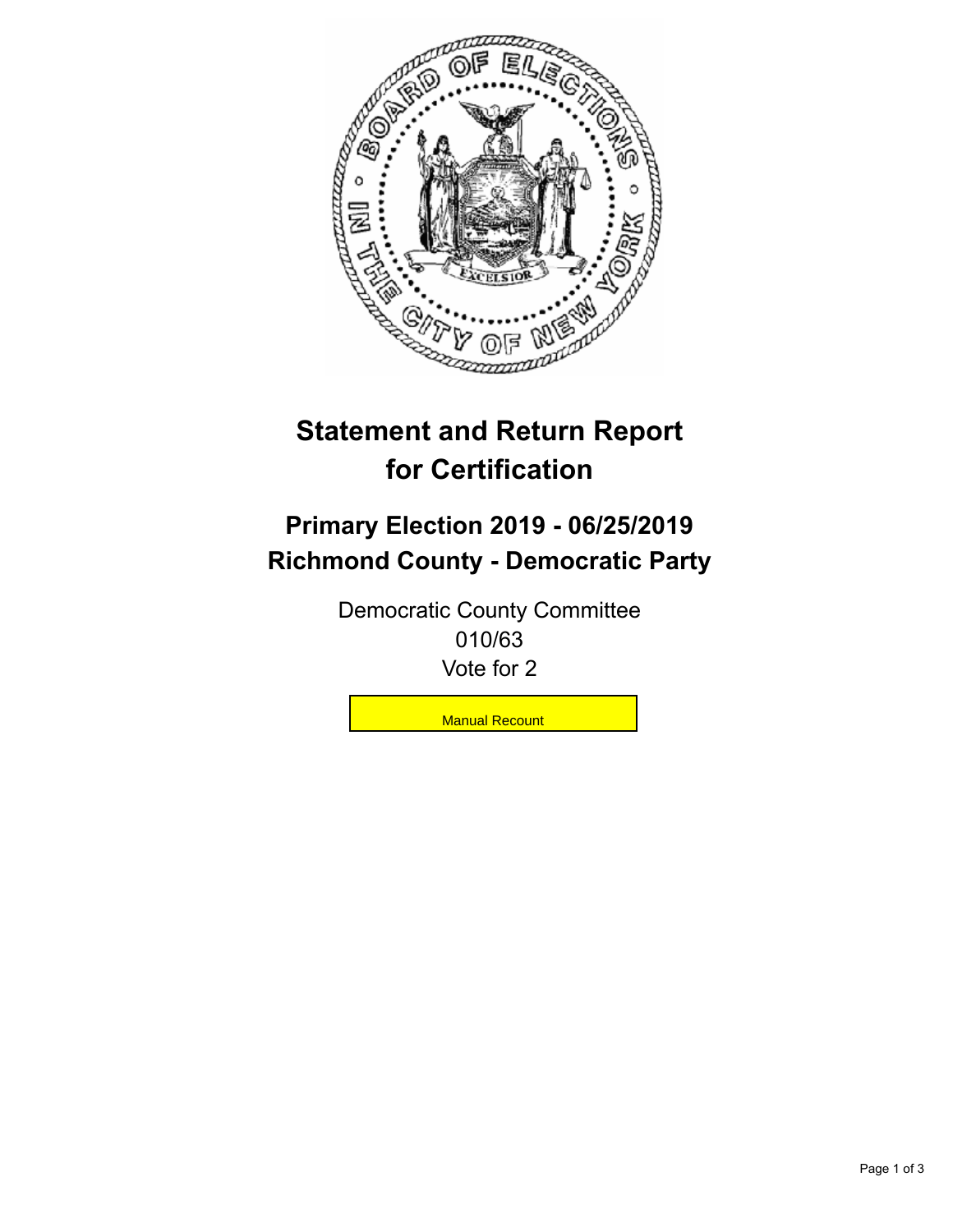

## **Assembly District 63**

| <b>PUBLIC COUNTER</b>                                    | 10 |
|----------------------------------------------------------|----|
| <b>MANUALLY COUNTED EMERGENCY</b>                        | 0  |
| ABSENTEE / MILITARY                                      | 3  |
| AFFIDAVIT                                                | 0  |
| <b>Total Ballots</b>                                     | 13 |
| Less - Inapplicable Federal/Special Presidential Ballots | 0  |
| <b>Total Applicable Ballots</b>                          | 13 |
| EDWINA FRANCES MARTIN                                    | 9  |
| ALEXANDRA M. MCNEELY                                     | 4  |
| <b>JOSHUA ROSENTHAL</b>                                  | 0  |
| <b>Total Votes</b>                                       | 13 |
| Unrecorded                                               | 13 |